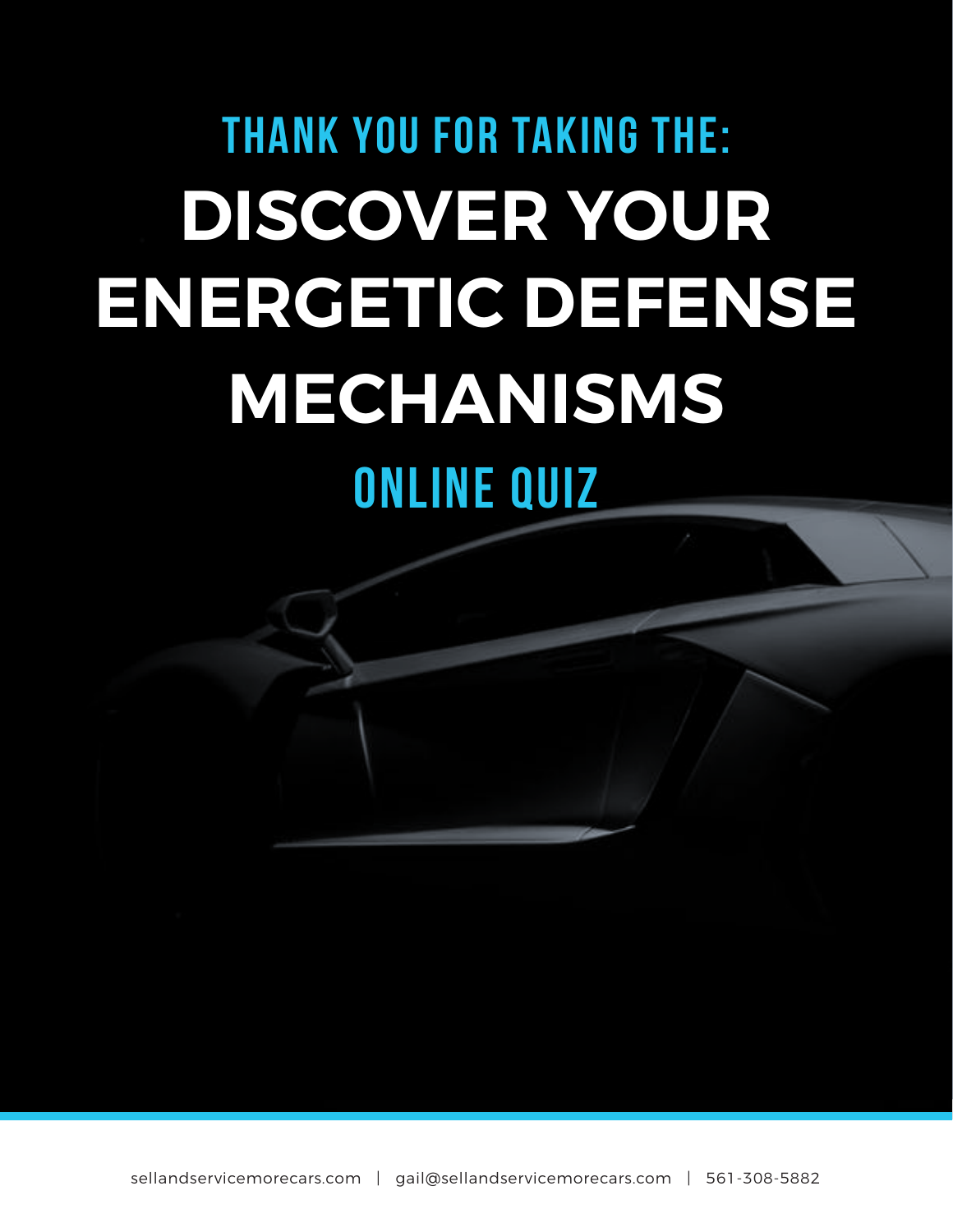# **Energy type: Schizoid, Masochist, Psychopath, Oral, or Rigid**

When a person is trying to defend they automatically turn on these shadow pieces to defend. Keep in Mind that there is also a light side that is not included in this quiz

### **Schizoid:**

There is absolutely nothing bad about being a Schizoid even though the name sounds bad. This is an awareness tool ABOUT ENERGY!

The energy these people carry tends to leave their body and go straight to brain chatter! Ugh brain chatter can be extremely frustrating! When you go to brain chatter it is really difficult to stay in the present moment and truly listen to people. In the case of a retail manager or sales person, when you go to brain chatter it is extremely hard to listen to what the actual customer is saying. You can easily miss out on what their needs are. You can easily forget their name. It is because your energy is in your head and it is connected to something else at the moment. The same goes for the buyer if they are schizoid. These people tend to leave their body and go to brain chatter. The customers brain chatter may very likely be the "fear" of being taken advantage of so they may have a tough time connecting with the Sales person.

When purchasing a vehicle or any Retail product this can make the communication difficult between customer and sales person due to fear of asking to have your needs met. Often a customer will leave the dealership because they fear speaking up. To REMEDY this problem make yourself a note to be aware and try to pay more attention!

## **Masochist:**

There is absolutely nothing bad about being a Masochist even though the name sounds bad. This is an awareness tool ABOUT ENERGY!

The energy these people carry typically stays internal and they may fear what others think. These types of individuals internalize instead of bringing out their gifts and sharing with others. They are typically very creative human beings but due to being raised in a controlled family environment they may not be able to shine their light on the world! They have a fear that if they do shine some light it may lead to others judging them. When they do share energy, sometimes feelings of humiliation can surface inside of them. Therefore these individuals hold back if they fear it is not a safe space to open up and be themselves.

Some of the greatest sales people use their creative sides to close retail sales! Best advice – MAKE A NOTE: share your gifts with the world because you will be better served and let the naysayers stay away from you!

Here is just one example in the case of a vehicle retail sale: A customer has bad credit and also has negative equity in the vehicle they want to trade in. The Sales person fears helping that customer in case they can't put together a car deal so they don't even try because they want to avoid the humiliation upon themselves or the customer! However the customer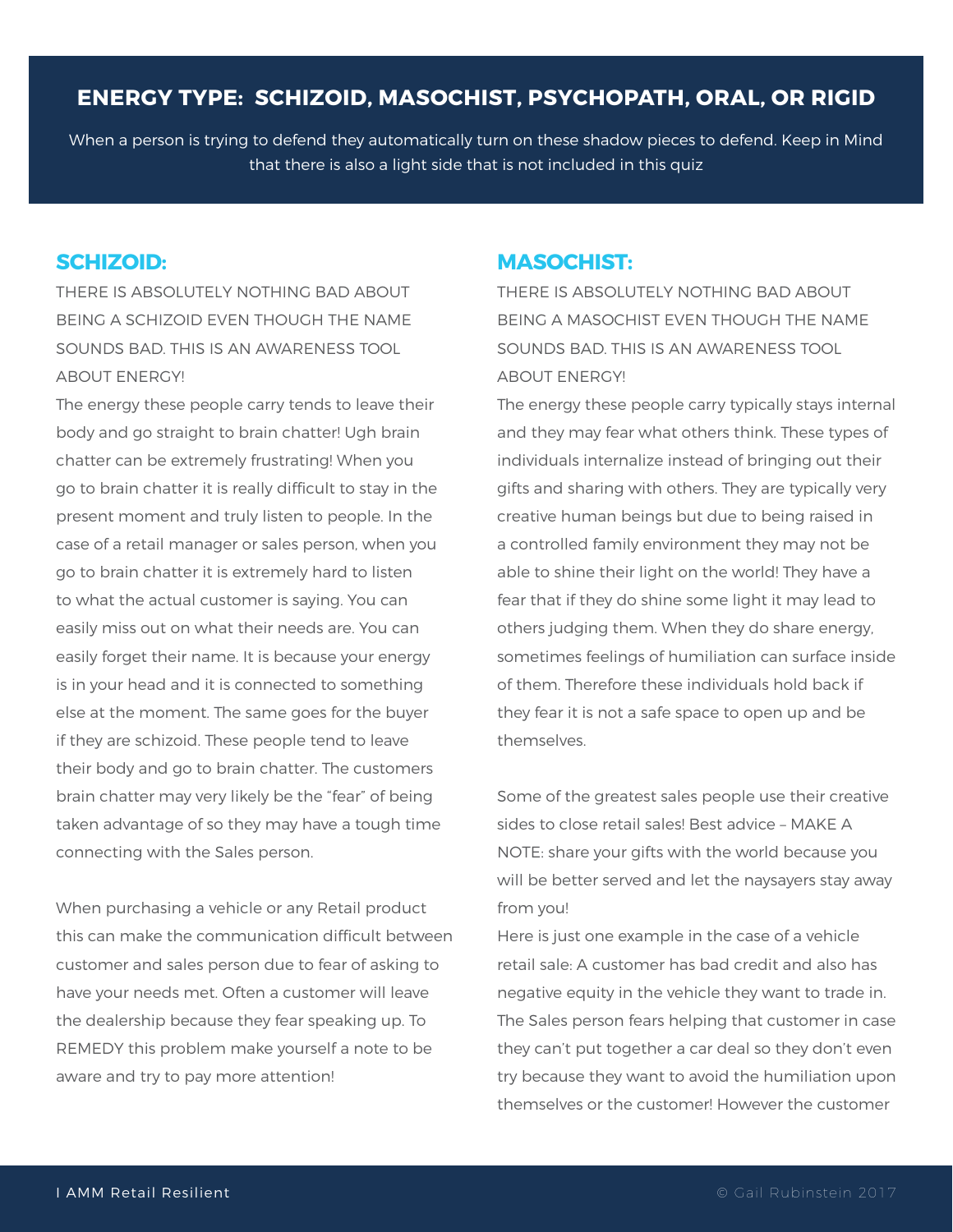would be best served if the sales person tried being creative to find the right car and the right bank even if the outcome was a negative one. These people would be best served as a Sales person by sharing their creative side and not holding back.

#### **Psychopath:**

There is absolutely nothing bad about being a Psychopath even though the name sounds bad. This is an awareness tool about energy!

The energy these people carry is projected directly at you. They have a Strong sense of what is right and wrong and they stand up and fight. They see life a s a battle ground and winning is important. The defense is to pull energy up and push it towards people. They tend to meet life aggressively and have pushier energy. These are traits that many sales people carry. Be careful as a salesperson because your energy may be to overbearing or pushy sometimes!

When a buyer comes into the dealership or into your retail store with this type of energetic defense mechanism the sales person can often get frustrated that the customer is being pushy and too aggressive. WOW! Aggressive customers, I am sure you have seen that before! This type of buyer can often frustrate a sales person because they seem to be a pushy know it all!

ADVICE: take a deep breathe and try to help lower their defense mechanism by finding out if they had a bad experience elsewhere. They may just be projecting it onto you. Do not take it personally!

## **Oral:**

There is absolutely nothing bad about being Oral even though the name sounds bad. This is an awareness tool about energy!

These people like to be nurtured and there is sometimes a feeling of a "lack of." Theytend to enjoy long boring conversations about themselves and there is always a story associated to it. Oral people often do not recognize that they are likely sucking energy from others with long drawn out stories. If you are a salesperson this could be frustrating to deal with an Oral type of customer because the sale is long, drawn out and you have a tough time getting that customer to stop talking. On the reverse side if a salesperson has Oral Energy this could deter someone from buying a vehicle or any retail product. The customer may not want to listen to the sales person talk about themselves for what seems like forever! The sale is about the customer!

ADVICE: make yourself a mental note to shorten your stories and get the point across sooner. You can practice with your colleague's!

#### **Rigid:**

There is absolutely nothing bad about being Rigid even though the name sounds bad. This is an awareness tool about energy!

People with a rigid defense mechanism do not like rejection. They prefer to keep their outer world perfect. They typically focus on the good stuff and deny the bad stuff. If they don't feel something, it is